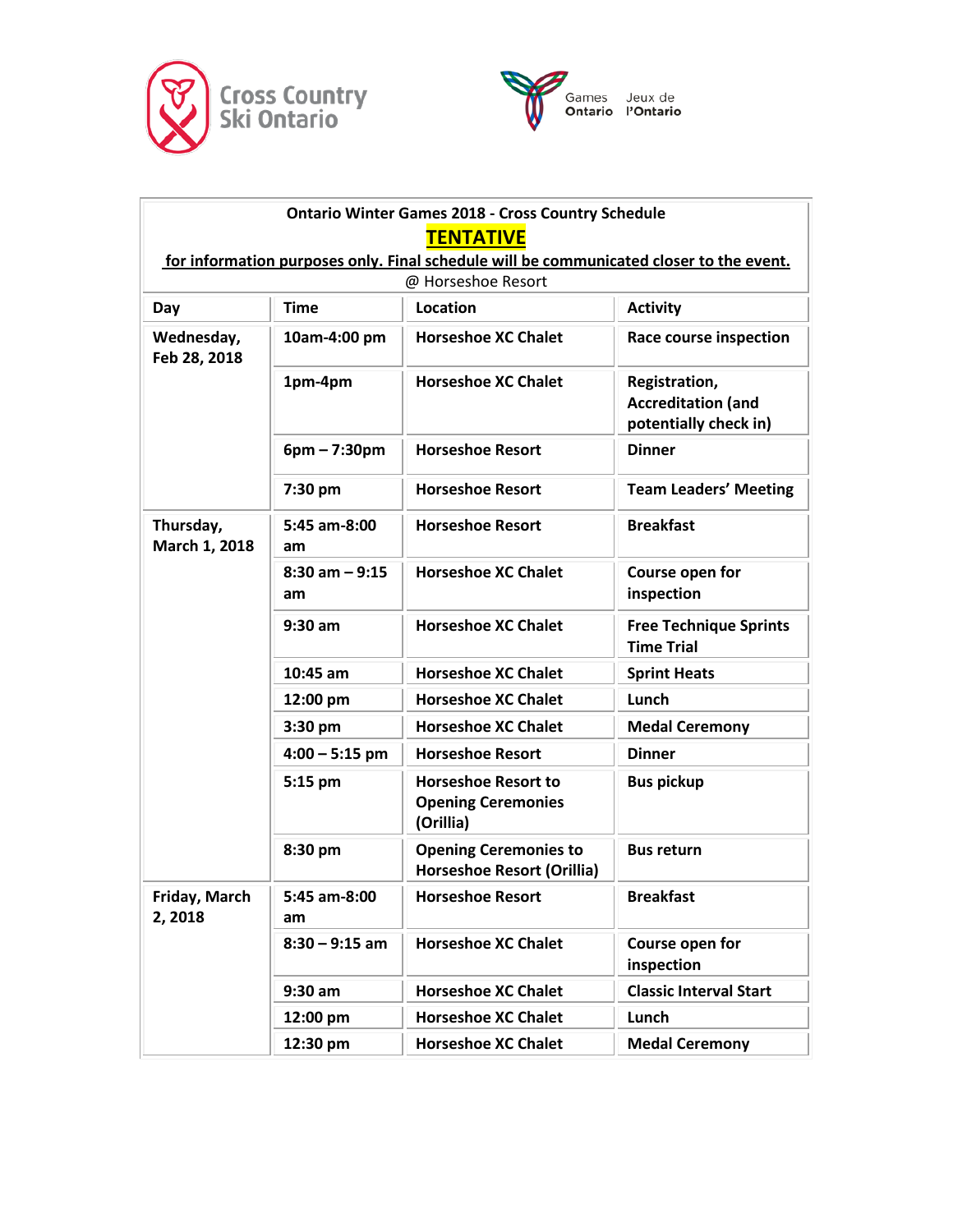



#### **Please note:**

We, as a sport, have 24 coaches, team managers, and wax technicians for the able bodied team and 8 coaches for the Para-Nordic team who will be official games participants. There is no registration fee for this group, however, the finalized support personnel will be required to register through the OWG registration portal (TBD). Please see below the breakdown. We will work together to ensure all athletes are well serviced by their home club coach, however, there will need to be some adjustments. We look forward to your cooperation.

| <b>Coaches</b> |               | Managers/Wax<br><b>Techs</b> |        |  |
|----------------|---------------|------------------------------|--------|--|
| <b>Male</b>    | <b>Female</b> | <b>Male</b>                  | Female |  |
| 10             | 6             |                              |        |  |
| 4 – PN Female  |               |                              |        |  |
| $4 - PN$ Male  |               |                              |        |  |

**Support Personnel**: Please register your interest in attending the OWG with your athletes should they qualify at OCup #2, through the OTS or the District selection. All coaches should be LTT trained. <https://zone4.ca/register.asp?id=16895> (not yet open – will open soon)

There will be separate OWG specific registration once the support personnel are identified. **Registration**

- All athletes and guides will pay a \$110 registration fee to Cross Country Ski Ontario (payment arrangements TBD – likely Zone4)
- All coaches (16-LTT)/team managers/wax techs (8) & major officials (10) do not pay the registration fee, however will need to register using the OWG specific registration

#### **Travel**

- All internal travel: to/from venues, accommodations and Opening Ceremony will be provided by the GOC. Internal travel will not be provided to any participant who is not staying within accommodations.
- External travel: is subject to the External Travel Policy (appendix A)

#### **Accommodations**

- Games participants will be staying at Horseshoe Resort [www.horseshoeresort.com](http://www.horseshoeresort.com/)
- Friends and Family accommodation link <https://app.roomroster.com/events/3706/hotels>

#### **Food Services**

• Games participants including coaches/wax techs/manager will be provided food services beginning with dinner on Feb 28 and ending with lunch on March 2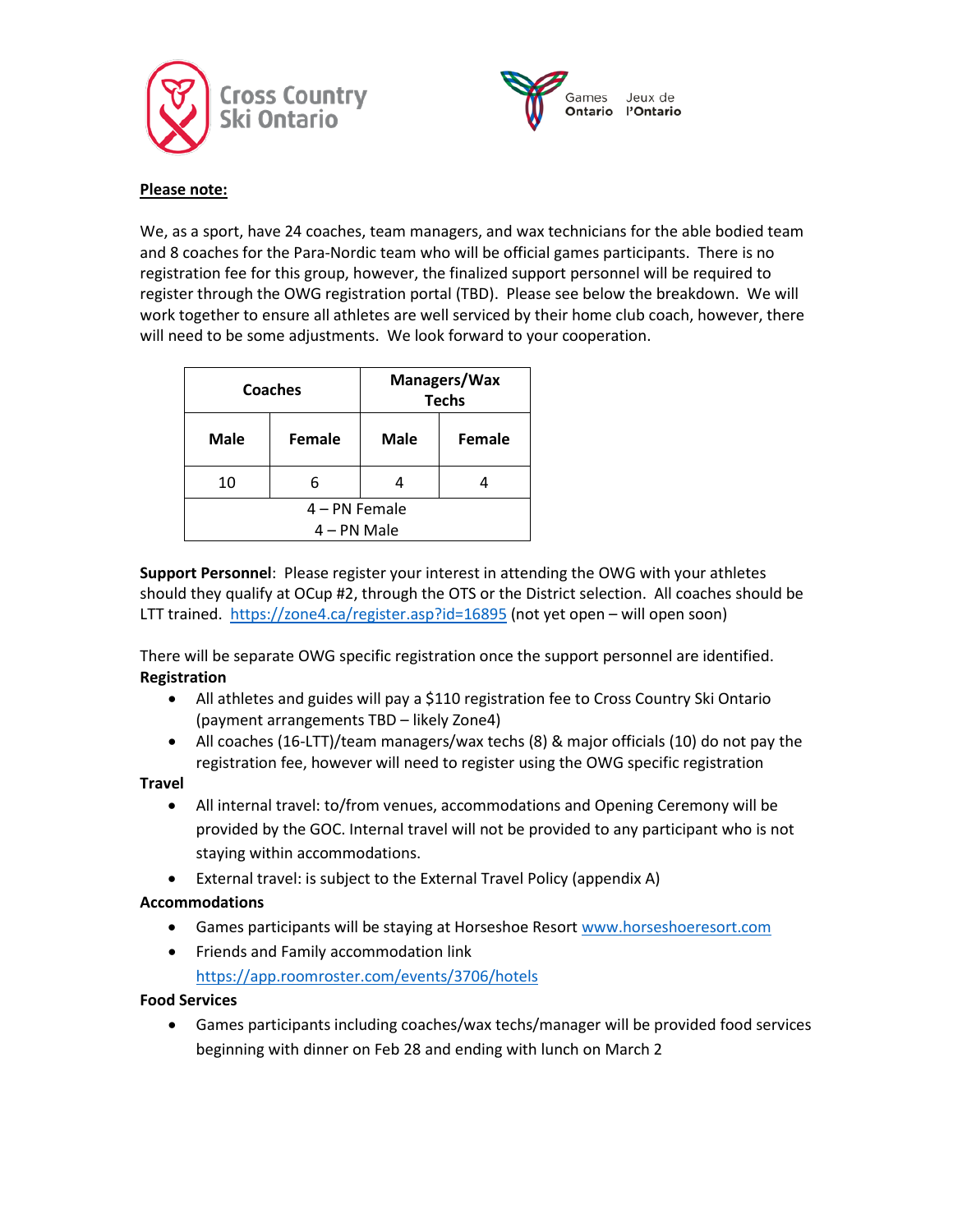



# **Appendix A: External Travel Policy**

There are four (4) modes of transportation that will receive reimbursement depending on the one-way distance of travel from the participant's home community to the sport accommodation destination as measured by Google Maps.

Coaches/clubs must submit their travel information forms to XCSO by **March 7, 2018** and XCSO will reimburse each participant as applicable after travel claims are approved and XCSO is provided with the subsidy. All travel claims are subject to approval by the GOC (Games Organizing Committee). Should the overall GOC budget for travel be exceeded, travel claims will be reimbursed proportionately.

|                         | <b>Distance from Host City (One Way)</b> |                              |          |  |
|-------------------------|------------------------------------------|------------------------------|----------|--|
| <b>Method of Travel</b> | 0-300 KMs                                | 301 KMs to 600<br><b>KMs</b> | 601+ KMs |  |
| Car                     | Not-Eligible                             | Eligible                     | Eligible |  |
| Van Rental              | Not-Eligible                             | <b>Eligible</b>              | Eligible |  |
| Air/Train               | Not-Eligible                             | Not-Eligible                 | Eligible |  |
| <b>Chartered Bus</b>    | Not-Eligible                             | Not-Eligible                 | Eligible |  |

Eligible travel is outlined below:

# **Car**

The following reimbursement will apply based on the number of participants carpooling together.

| 1 participant          | \$0.10/km |
|------------------------|-----------|
| 2 participants         | \$0.20/km |
| 3 or more participants | \$0.30/km |

## **Ineligible for reimbursement**

First 300km one way (600km total round trip) are ineligible for reimbursement

#### Example:

1500km round trip – 600km ineligible = 900km eligible for reimbursement